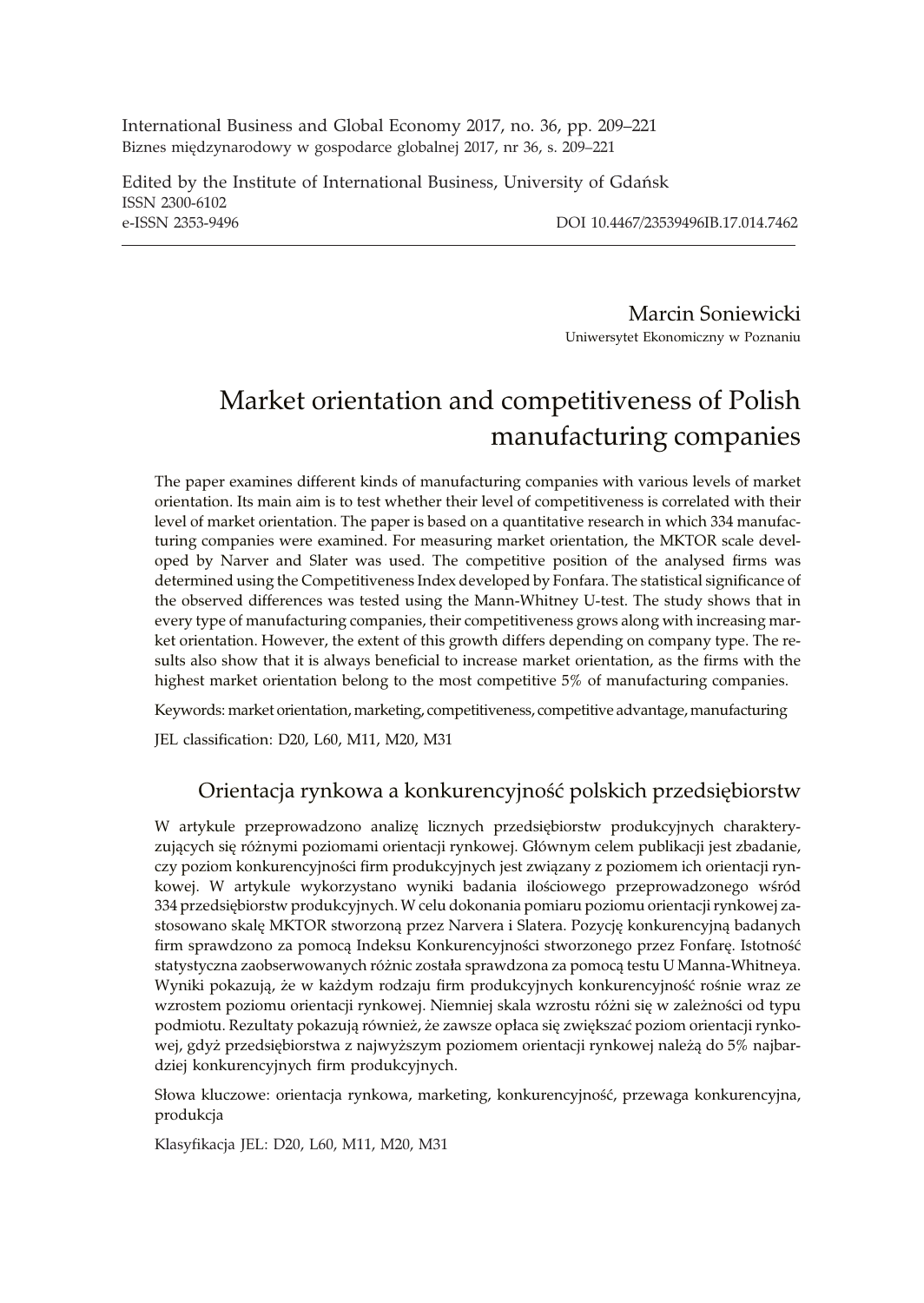# Introduction

Competing in today's rapidly changing market is becoming more and more difficult for companies. Some of the reasons include globalisation and competition from low-cost countries. A question thus arises as to how companies from medium and highly developed countries should build their competitive advantage. In recent years, many business practitioners and scientists had one answer to this question – innovation. Nevertheless, innovation means more than simply improving a process or a product. This improvement should be useful and accepted by the market. This simple yet problematic issue is sometimes being forgotten, which is why many innovations do not contribute to increasing the competitive position of the businesses that introduce them. What may actually help in these circumstances? This article suggests at least a partial answer – a well-known, sometimes treated as obvious and, in fact, neglected concept: market orientation. The article's main aim is therefore to test whether manufacturing companies' level of competitiveness is correlated with their level of market orientation.

#### 1. Literature review

The literature describes the orientation of an enterprise as its manner of functioning [Noble, Sinha, Kumar, 2002, p. 25; Pazio, 2007, p. 14]. Companies of the past concentrated more on their internal operations, but when the demand for their offer started to decline, they gradually adopted a more externalised orientation. Over time, a discernible trend emerged, as particular orientations started to gain popularity: production orientation, product orientation, followed by sales orientation and marketing (or customer) orientation [Niestrój, 2003; Pazio, 2007; Fonfara, 2014; Soniewicki, 2015]. The latter is the most common among contemporary businesses [Fonfara, 2014; Soniewicki, 2015].

Tajeddini, Trueman, and Larsen [2006] emphasise that the essence of marketing is to perceive the enterprise from the customer's perspective. Marketing places particular significance on satisfying customer needs [Armstrong, Kotler, 2011; Kaźmierczyk, 2011, p. 22]. In general, it concentrates on putting customer and his needs at the centre of the firm's interests. This, however, although important, is not sufficient to achieve competitive advantage – firms should also pay attention to other kinds of entities on the market [Fonfara, 2014]. This is one of the reasons why a more complex orientation – market orientation – has been put forward.

The concept of market orientation became well known in the literature probably with the release of Shapiro's 1988 article, which explained it with the example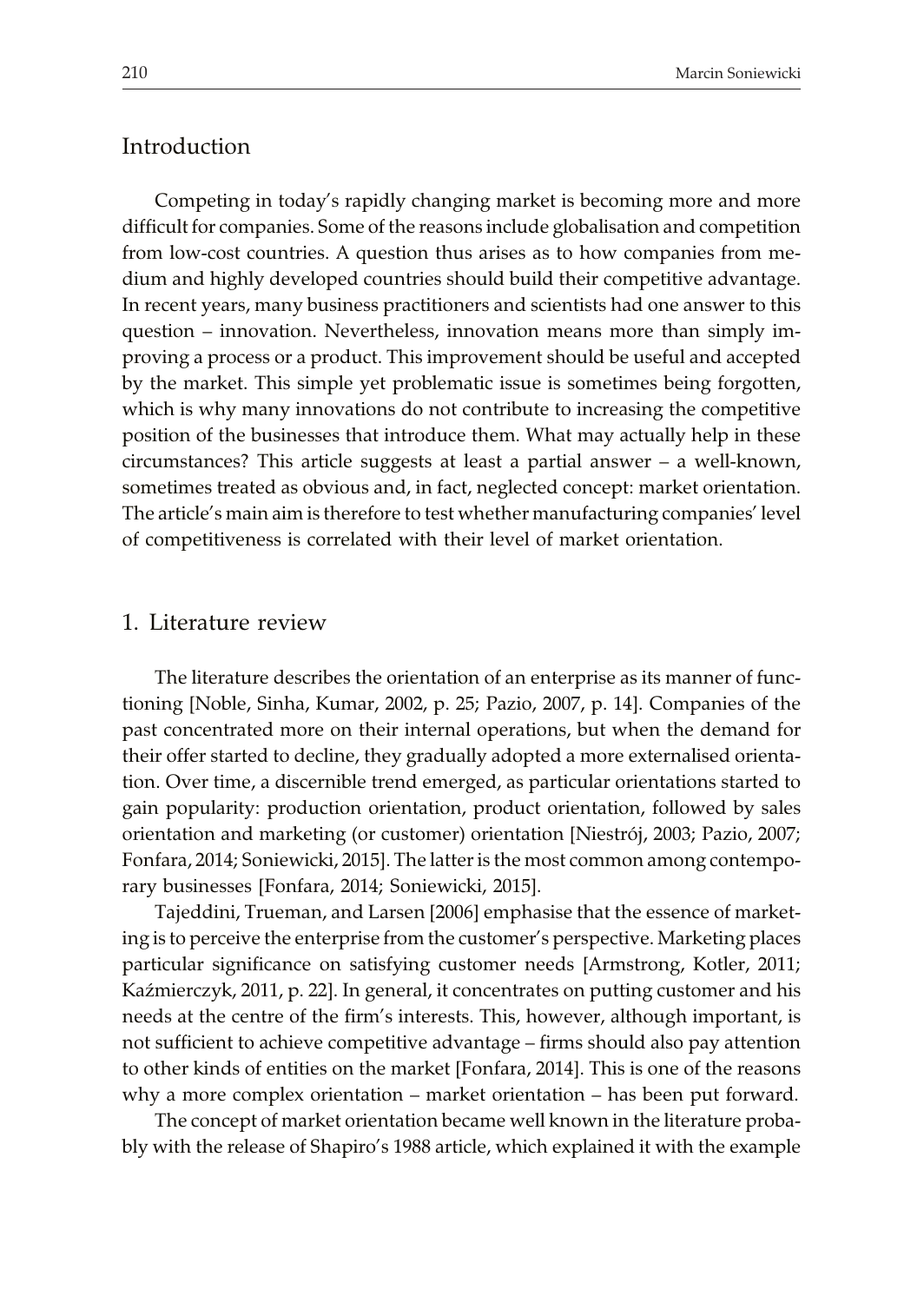of a company located in Indiana, US. In his opinion, three issues are of prime importance to every company: understanding how customers use their products, ensuring smooth cooperation between all departments and, finally, observing their key competitors. Successfully performing these tasks is supposed to help the company to first identify and then take advantage of market opportunities. Shapiro notes, however, that the former does not guarantee the latter. He believes that only undertaking all three described actions may prevent a company from missing, or not benefiting from, market opportunities. Apart from Shapiro's valuable contribution, the two most often cited articles on this topic, based on data from Google Scholar, are the classic papers by Narver and Slater [1990] and by Kohli and Jaworski [1990].

All of the presented papers assign a unique value to the issue of market orientation, but while the ones written by Shapiro as well as Kohli and Jaworski are rather theoretical, Narver and Slater pay particular attention to the company's competitors, both present and future, whose moves should be constantly analysed, and highlight the often problematic issue of interdepartmental cooperation, which makes their paper more practical and useful in research practice [Soniewicki, 2015].

This article defines market orientation, according to the perspective of Narver and Slater, as a three-component construct that includes customer orientation, competitor orientation, and inter-functional coordination. Although the importance of market orientation has already been proved for other types of companies and in different conditions, it has never been the subject of analysis among Polish manufacturing firms. This article attempts to fill this research gap.

## 2. Conceptual model

The situation of manufacturing companies in medium and highly developed countries seems quite difficult. One of the reasons is the widespread phenomenon of offshoring. In Europe and, to some extent, the US there are also powerful unions and regulations [Loch, Chick, Huchzermeier, 2007]. Nevertheless, it must be underlined that manufacturing is a very important sector that generates jobs and wealth in industrialised economies [Jovane et al., 2008], which makes its analysis especially important and interesting. A question thus arises as to how companies from these countries can compete in the current globalised market. One thing is certain – they need to change. In the survey conducted by the Economist Intelligence Unit [2011], 90% of executives of American manufacturing companies stated that they consider innovation as an important or extremely important factor for achieving long-term success.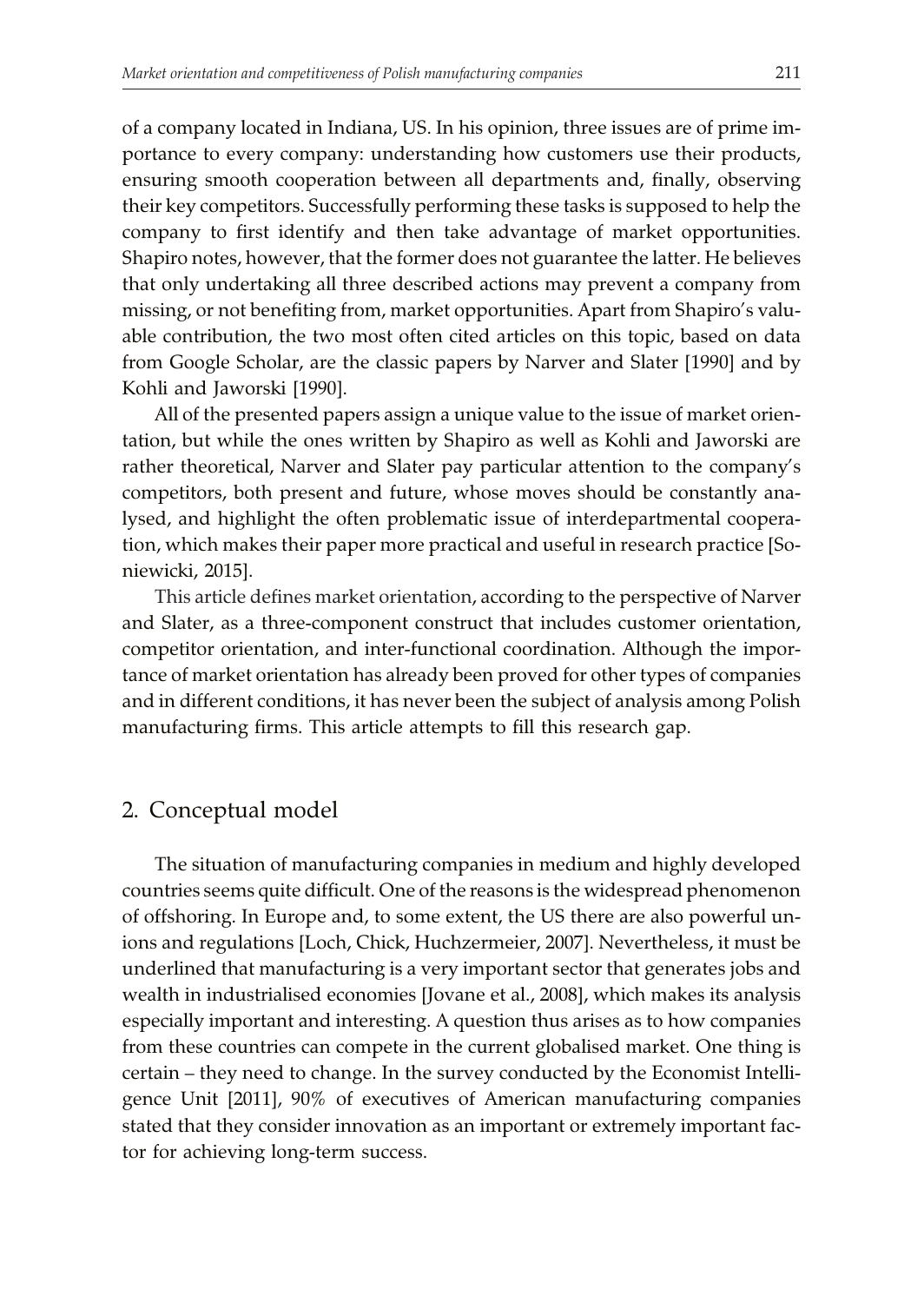In order to properly implement innovation processes, however, market orientation is of key importance. High level of market orientation helps companies to adapt to the constantly and rapidly changing customer tastes and provides them with crucial market knowledge necessary to keep up with the trends by creating and appropriately refreshing their market offer. The main aim of this article is therefore to test whether the competitiveness level of manufacturing companies is correlated with their level of market orientation. It adopts the definition of the competitiveness level proposed by Fonfara [2007], which views it as the competitive position of a firm with respect to its closest competitors, and which will be described in more detail in the next section.

The relation between the market orientation and the performance of companies has already been studied in the literature [e.g. Harris, 2001]. Nevertheless, enterprises differ in their characteristics and processes, which is why this article concentrates specifically on manufacturing companies. Moreover, since they also do not constitute a monolith, in order to get more detailed results they have been divided into smaller groups according to their size and level of product technology. The former criterion has already been used to examine small and mediumsized manufacturing businesses in the US [Pelham, 2000] and India [Gaur, Vasudevan, Gaur, 2011] – this article, however, also takes into account large companies, which were not covered in some studies. Furthermore, the previous market orientation and competitiveness analyses did not distinguish companies according to the level of product technology. This is a very important criterion, as manufacturing companies in the same technology groups are often similar and frequently compete with each other. The unique value of the present study also stems from the fact that it has been conducted in a country where market orientation is rather rarely analysed – Poland. It is a medium developed country, in which it is becoming more and more difficult to achieve cost advantage and manufacturing companies need to search for new ways of increasing their competitiveness. The concept of market orientation might be one of the essential tools in this process.

### 3. Methodology

This article is based on the results of a quantitative research conducted among companies operating in Poland in 2012 and at the beginning of 2013. The data was obtained through a questionnaire delivered to the respondents in one of two ways. The first way was an electronic surveying system created by the author using his experience from previous quantitative studies with some assistance from a computer scientist. The idea was to optimise the surveying process and receive as many filled-in questionnaires as possible. The system was sending customised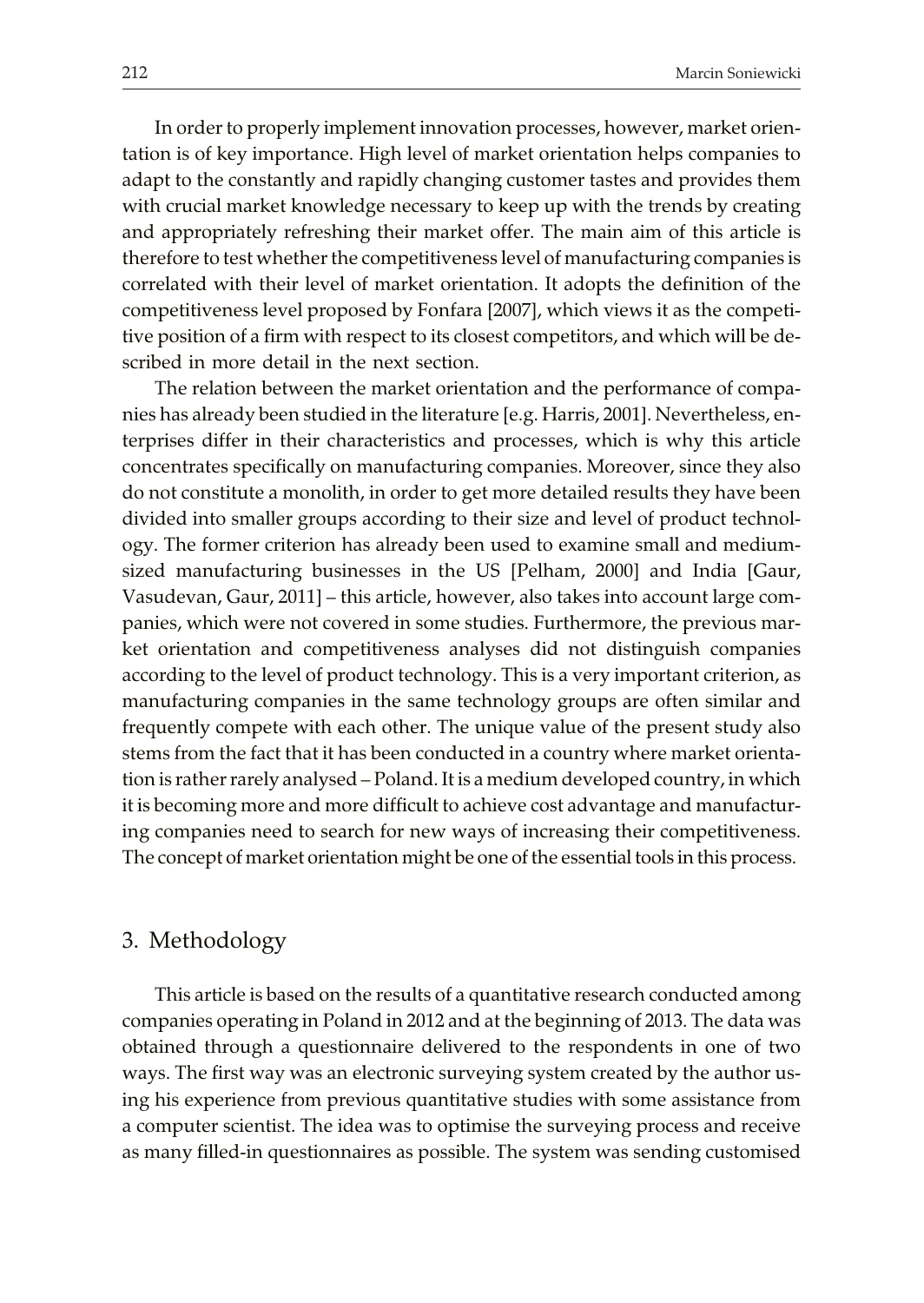links to each respondent and automatically delivering reminders to those who did not fill in the survey. The questionnaire was also prepared in a traditional paper form and sent by post to those companies whose e-mail addresses were not available. The sampling frame was the Kompass Poland database. In the end, more than 1,200 filled-in questionnaires were obtained. Of interest in this paper is, however, only the subsample of 334 manufacturing companies.

| <b>Size</b>              | No. |
|--------------------------|-----|
| Micro-enterprises        | 58  |
| Small enterprises        | 134 |
| Medium-sized enterprises | 108 |
| Large enterprises        | 34  |
| <b>Total</b>             | 334 |

Table 1. The number of companies in the examined sample (by size)

Source: Own elaboration.

Most of the firms in the sample are small (10–49 employees) and mediumsized enterprises (50–249 employees). There is also a substantial number of microenterprises (less than 10 employees). The smallest group are large enterprises (more than 250 employees). Since the manufacturing industry consists of various entities that differ in many ways, in order to thoroughly analyse them it was necessary to introduce another criterion. The OECD proposed a very useful division of manufacturing companies into low, medium-low, medium-high, and high technology companies according to the technology level of the goods they produce [Hatzichronoglou, 1997]. In order to simplify the questionnaire, the research distinguished only three groups: 1 – low and medium-low technology, 2 – medium-high technology, and 3 – high technology.

| Type                          | No. |
|-------------------------------|-----|
| Low and medium-low technology | 180 |
| Medium-high technology        | 115 |
| High technology               | 39  |
| Total                         | 334 |

Table 2. The number of companies in the examined sample (by type)

Source: Own elaboration.

The largest group in the sample consists of low and medium-low technology manufacturing companies. The number of medium-high technology firms, al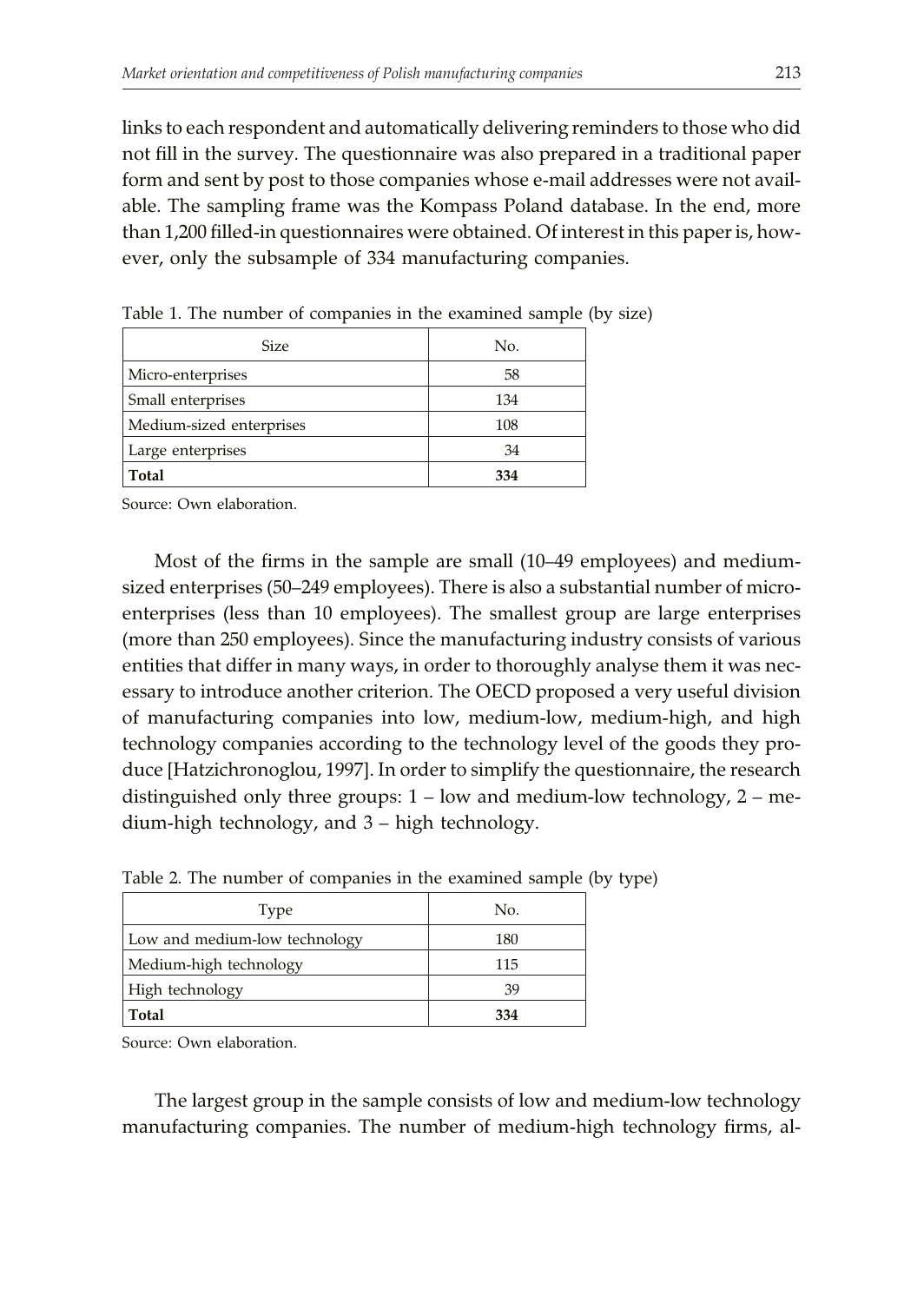though still significant, is much lower. High technology enterprises constitute the smallest group in the sample.

The main area of interest for the article is market orientation. The literature offers many methods of measuring market orientation. This article uses the MKTOR scale developed by Narver and Slater [1990]. It consists of fourteen questions divided into three groups – customer orientation (six questions), competitor orientation, and interfunctional coordination (four questions each). A 5-point Likert scale was used for all questions; the grade of 1 meant the lowest level of particular factor and the grade of 5 – the highest. The MKTOR scale was used for several reasons. Farrell and Oczkowski [1997, pp. 6–7] used both well-known market orientation scales – MARKOR and MKTOR – in Australia and, upon observing how poorly they performed, concluded that they do not fit into the country's 'business culture'. Consequently, the fact that the MKTOR scale was already tested in Poland in a study performed by Hooley et al. [2000] is its important advantage. Some authors also claim that the MARKOR scale measures the level of marketing orientation, not market orientation [Wrenn, 1997, p. 33; Hooley et al., 2000, p. 274]. Last but not least, the MKTOR scale was chosen for its higher statistical reliability as compared to the MARKOR scale [Pelham, Wilson, 1996, p. 33].

The competitiveness level of the examined companies, i.e., their competitive position with respect to their closest competitors, was measured using the Competitiveness Index developed by Fonfara [2007], which takes into account four financial and non-financial elements: profit, market share, return on investment, and value of sales. The respondents assessed their companies in the mentioned areas on a 5-point Likert scale as occupying a: 1 – much worse, 2 – worse, 3 – more or less the same, 4 – better, or 5 – much better position than their closest competitors. The final value is the arithmetical average of the four results.

The Mann-Whitney U-test was applied using the IBM SPSS software (Statistical Package for Social Sciences) in order to test the statistical differences between particular results.

## 4. Research results

The first analysis concentrates on the market orientation and competitiveness level of all the examined manufacturing companies.

Table 3 shows that the competitive position of manufacturing companies with an average or lower than average  $(\leq 3)$  level of market orientation is worse than their closest competitors (2.52). Nevertheless, such companies constitute only 15% of the sample. Firms with market orientation higher than average  $(>3)$  have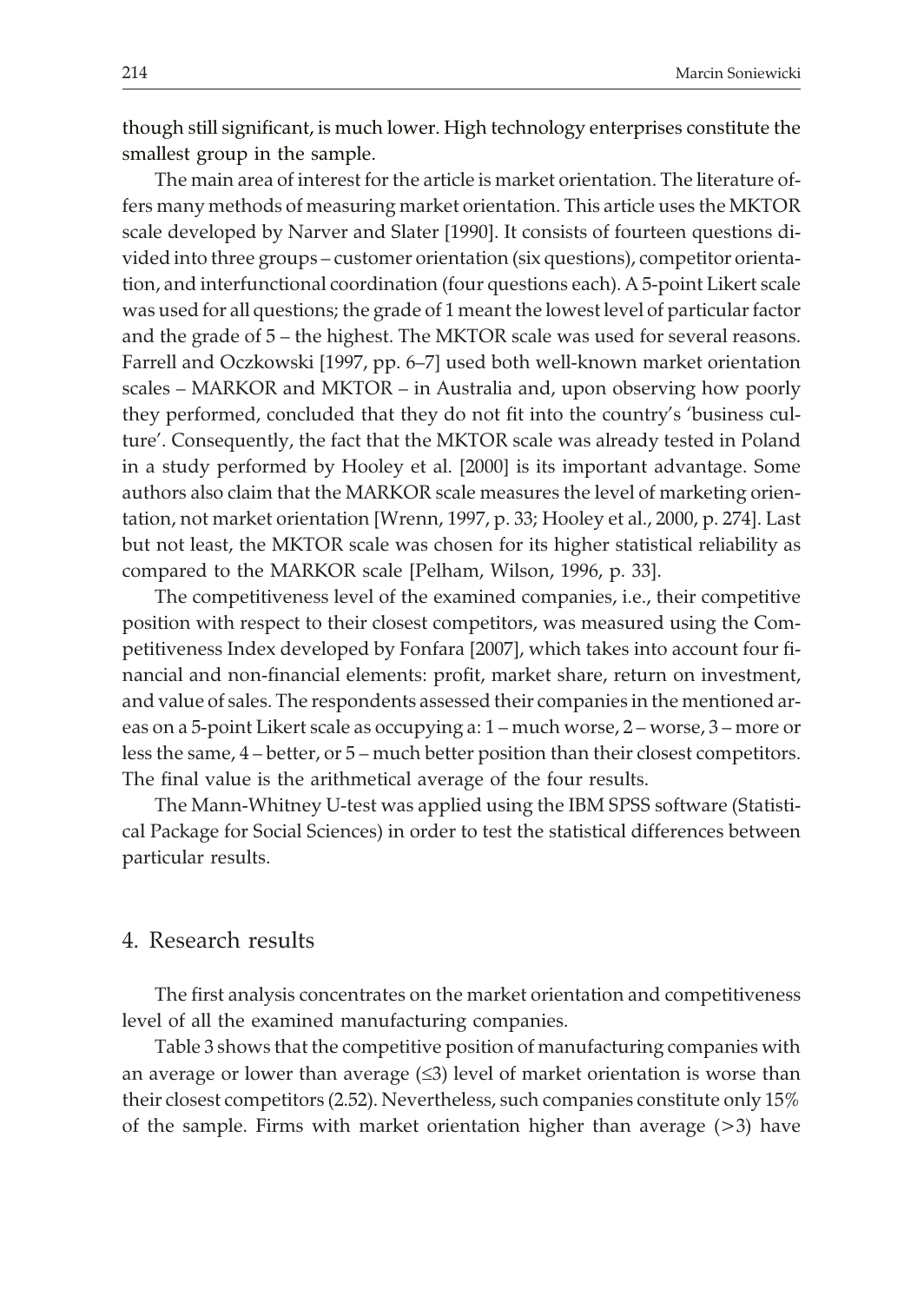a much higher competitiveness level (3.22). The difference amounts to 0.70 and therefore is statistically significant.

| Market<br>orientation | Competi-<br>tiveness<br>Index | Difference | p-value of<br>Mann-Whitney<br>U-test | No. of<br>companies | Share<br>$(\%)$ |
|-----------------------|-------------------------------|------------|--------------------------------------|---------------------|-----------------|
| $\leq 3.0$            | 2.52                          |            |                                      | 49                  | 15              |
| >3.0                  | 3.22                          | $0.70***$  | < 0.001                              | 285                 | 85              |
| >3.5                  | 3.38                          | $0.85***$  | < 0.001                              | 188                 | 56              |
| >4.0                  | 3.57                          | $1.05***$  | < 0.001                              | 76                  | 23              |
| >4.5                  | 4.01                          | $1.49***$  | < 0.001                              | 17                  | 5               |

Table 3. Market orientation and competitiveness of manufacturing companies

Notes: \*\*\* p<0.01.

Source: Own elaboration.

A closer analysis of the above results reveals that the increasing level of market orientation is accompanied by an even more dynamic increase in the competitiveness of manufacturing companies: MO>3.5 – CI=0.15; MO>4 – CI=0.20; MO>4.5 – CI=0.44. The latter result is especially interesting. Manufacturing firms with ultra-high market orientation  $(>4.5)$  are characterised by much higher competitiveness than their closest competitors (4.01). There are only a few such companies – they constitute the top 5% of the surveyed companies.

The above analysis allows to draw important conclusions. It is, however, relatively general, as it considers all kinds of manufacturing companies. In order to learn more about the importance of market orientation, a more detailed analyses are presented below, which concentrate on specific technology (Tables 4–6) and size groups (Tables 7–10).

| Market<br>orientation | Competi-<br>tiveness<br>Index | Difference | p-value of<br>Mann-Whitney<br>U-test | No. of<br>companies | Share<br>$(\%)$ |
|-----------------------|-------------------------------|------------|--------------------------------------|---------------------|-----------------|
| $\leq 3.0$            | 2.38                          |            |                                      | 30                  | 17              |
| >3.0                  | 3.23                          | $0.85***$  | < 0.001                              | 150                 | 83              |
| >3.5                  | 3.38                          | $1.01***$  | < 0.001                              | 99                  | 55              |
| >4.0                  | 3.65                          | $1.27***$  | < 0.001                              | 32                  | 18              |
| >4.5                  | 4.09                          | $1.72***$  | < 0.001                              | 8                   | 4               |

Table 4. Market orientation and competitiveness of low and medium-low technology manufacturing companies

Notes: \*\*\* p<0.01.

Source: Own elaboration.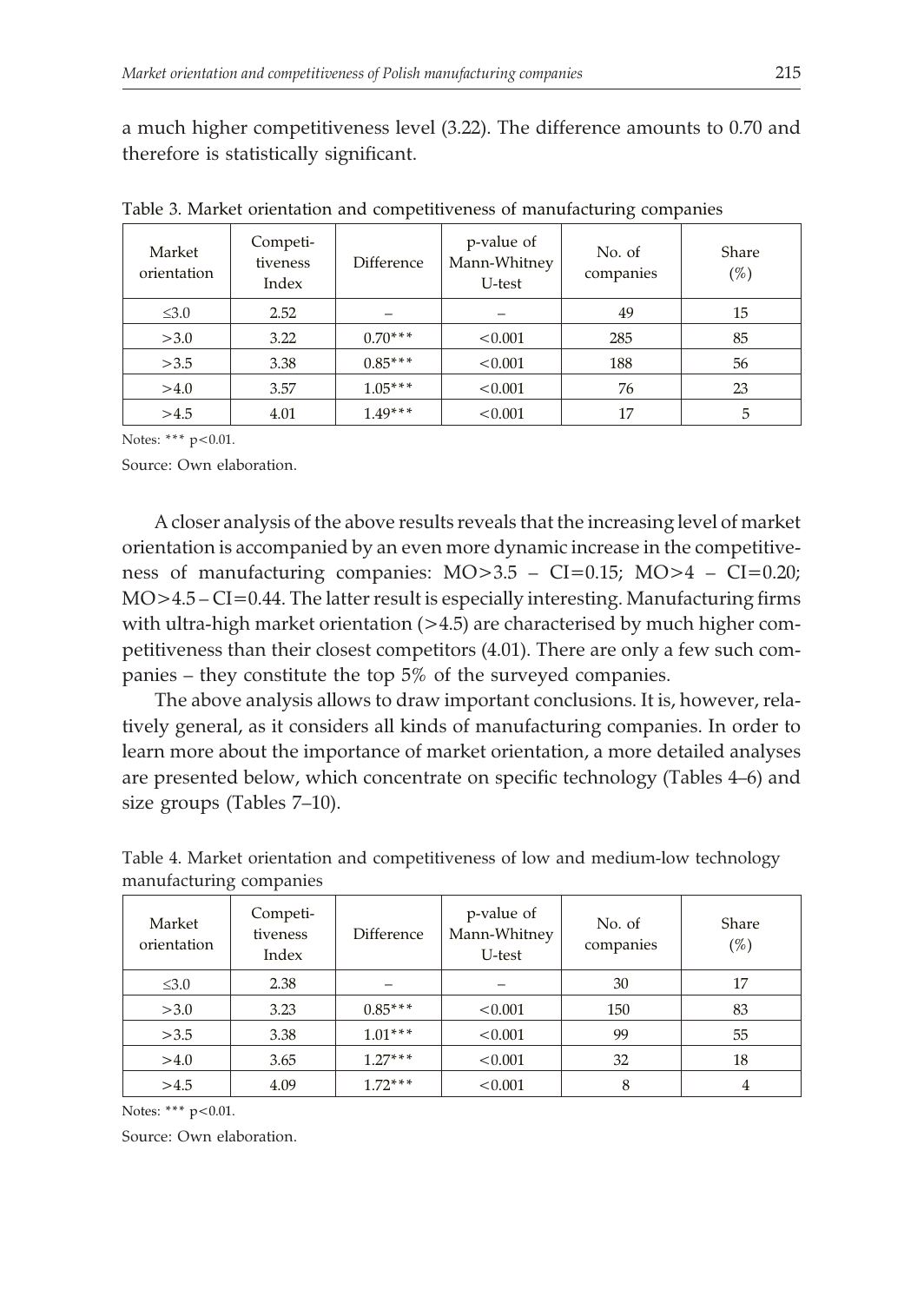Table 4, which focuses on low and medium-low technology manufacturing companies, shows that the difference between the competitiveness level of companies with an average or lower than average  $(\leq 3)$  and higher than average  $(> 3)$ level of market orientation is greater than in the entire sample (0.85 in comparison to 0.70) and statistically significant. Of importance is the fact that the firms with an average or lower than average  $(\leq 3)$  level of market orientation are characterised by very low competitiveness (2.38). It should also be noted that there are fewer entities with the highest levels of market orientation (>4 and >4.5) in this group than in the entire sample, but their market orientation levels are higher (3.65 and 4.09, respectively). This indicates that market orientation constitutes a very important factor in the competitiveness of these enterprises.

| mananacianing companies |                               |            |                                      |                     |                 |  |  |
|-------------------------|-------------------------------|------------|--------------------------------------|---------------------|-----------------|--|--|
| Market<br>orientation   | Competi-<br>tiveness<br>Index | Difference | p-value of<br>Mann-Whitney<br>U-test | No. of<br>companies | Share<br>$(\%)$ |  |  |
| $\leq 3.0$              | 2.77                          |            |                                      | 12                  | 10              |  |  |
| >3.0                    | 3.12                          | 0.35       | 0.118                                | 103                 | 90              |  |  |
| >3.5                    | 3.30                          | $0.53**$   | 0.042                                | 65                  | 57              |  |  |
| >4.0                    | 3.46                          | $0.69**$   | 0.020                                | 34                  | 30              |  |  |
| >4.5                    | 3.85                          | 1.08       | 0.104                                | 5                   | 4               |  |  |

Table 5. Market orientation and competitiveness of medium-high technology manufacturing companies

Notes: \*\*  $p$  < 0.05.

Source: Own elaboration.

Table 5, which concentrates on medium-high technology manufacturing companies, shows that  $90\%$  of them are characterised by higher than average ( $>3$ ) market orientation. The difference between the competitiveness of the firms with average or lower than average  $(\leq 3)$  and higher than average  $(>3)$  market orientation is relatively small (0.35) and not statistically significant. Their competitiveness also increases along with market orientation, but not all differences are statistically significant. Market orientation is therefore still important for medium-high technology manufacturing companies but it seems to contribute to their competitiveness to a lesser extent than in the case of low and medium-low technology companies.

Table 6 presents the results for the most advanced type of manufacturing companies – high technology enterprises. In this case competitiveness also increases along with market orientation. The differences are slightly less significant than for low and medium-low technology companies, but much greater than for medium-high technology companies. It should be noted that with each level of market orientation their competitiveness increase accelerates. This group also has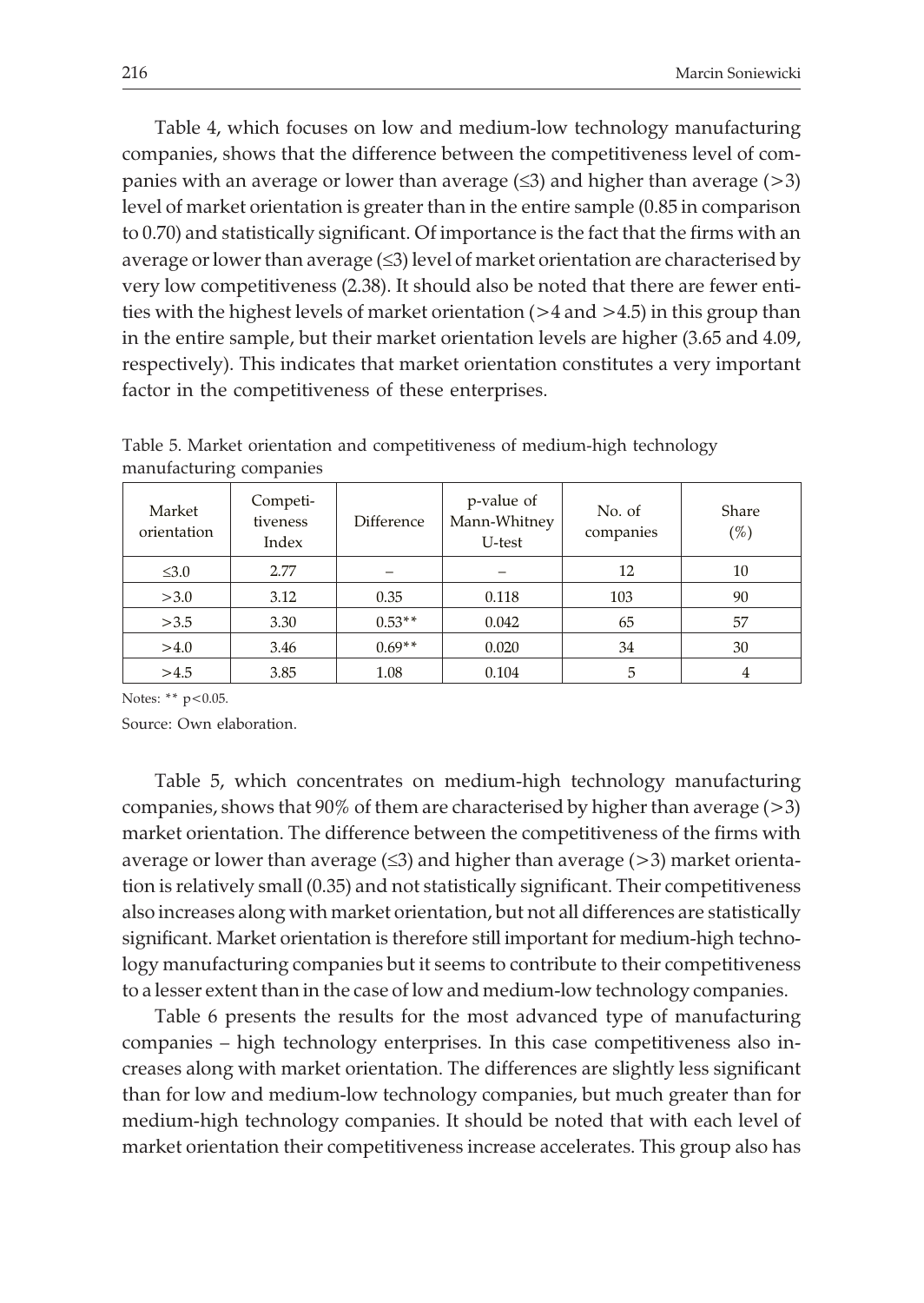the largest share  $(10\%)$  of businesses with ultra-high level  $(>4.5)$  of market orientation. It must be underlined, however, that it includes much less companies than the previously analysed groups, which results in a lower statistical significance of the observed differences.

| Market<br>orientation | Competi-<br>tiveness<br>Index | <b>Difference</b> | p-value of<br>Mann-Whitney<br>U-test | No. of<br>companies | Share<br>$(\%)$ |
|-----------------------|-------------------------------|-------------------|--------------------------------------|---------------------|-----------------|
| $\leq 3.0$            | 2.71                          |                   |                                      | 7                   | 18              |
| >3.0                  | 3.48                          | $0.77*$           | 0.058                                | 32                  | 82              |
| >3.5                  | 3.55                          | $0.84**$          | 0.043                                | 24                  | 62              |
| >4.0                  | 3.65                          | $0.94*$           | 0.055                                | 10                  | 26              |
| >4.5                  | 4.06                          | $1.35*$           | 0.073                                | 4                   | 10              |

Table 6. Market orientation and competitiveness of high technology manufacturing companies

Notes: \* p<0.1; \*\* p<0.05.

Source: Own elaboration.

The above results show that manufacturing companies in all technology groups that have an average or lower than average  $(\leq 3)$  level of market orientation are less competitive than their closest competitors. It therefore might be risky for them not to invest in market orientation processes to reach at least the average level. Moreover, it is profitable to develop these activities as much as possible.

In order to examine the issue in more depth, Tables 7–10 show the relation between the competitiveness and market orientation in different size groups of manufacturing companies.

| Market<br>orientation | Competi-<br>tiveness<br>Index | <b>Difference</b> | p-value of<br>Mann-Whitney<br>U-test | No. of<br>companies | Share<br>$(\%)$ |
|-----------------------|-------------------------------|-------------------|--------------------------------------|---------------------|-----------------|
| $\leq 3.0$            | 2.38                          |                   |                                      | 10                  | 17              |
| >3.0                  | 3.01                          | $0.64**$          | 0.034                                | 48                  | 83              |
| >3.5                  | 3.18                          | $0.80**$          | 0.015                                | 35                  | 60              |
| >4.0                  | 3.45                          | $1.08**$          | 0.029                                | 10                  | 17              |
| >4.5                  | 4.42                          | $2.04**$          | 0.028                                | 3                   | 5               |

Table 7. Market orientation and competitiveness of micro manufacturing companies

Notes: \*\* p<0.05.

Source: Own elaboration.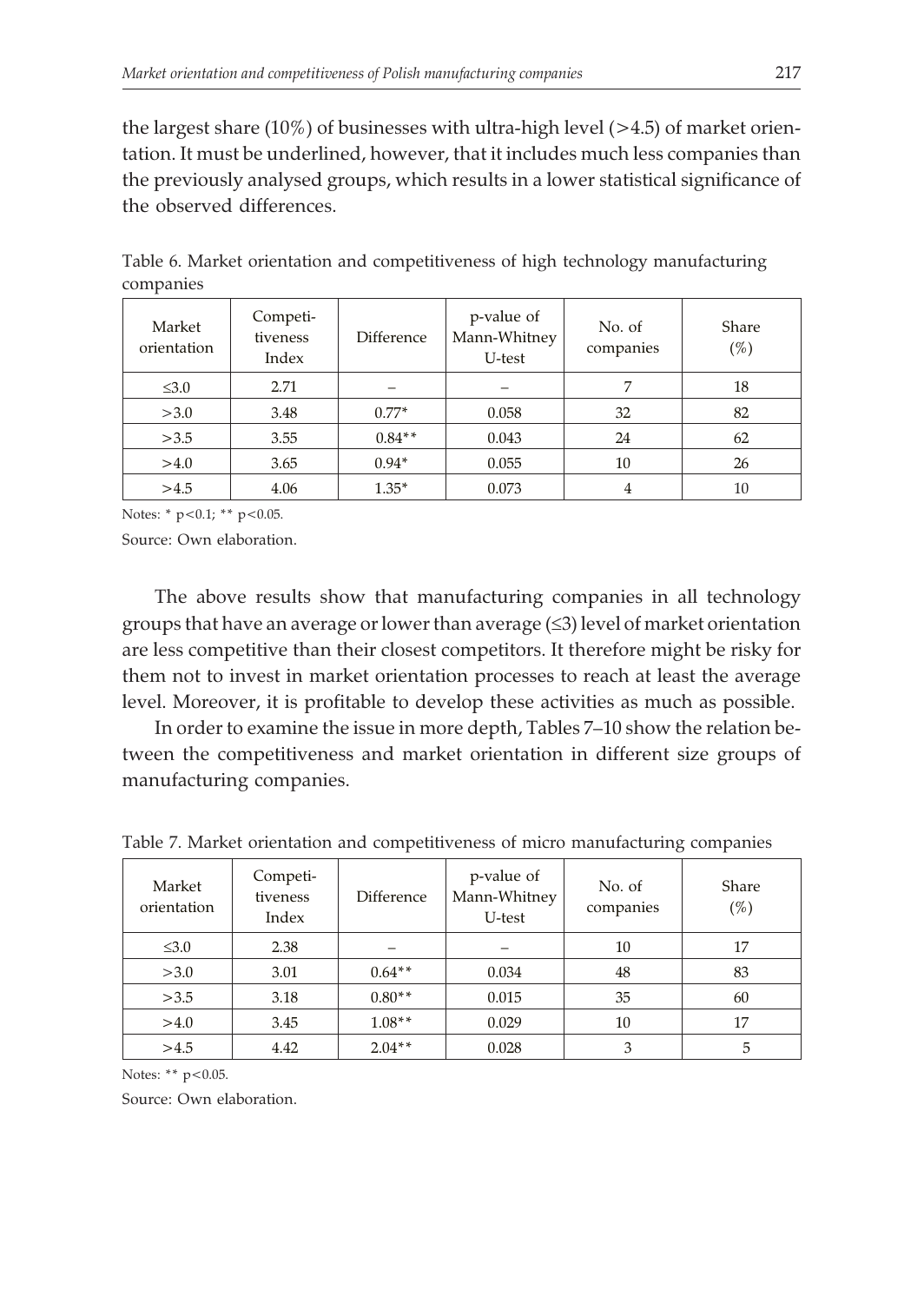Table 7 shows that micro-companies are much less competitive than their closest competitors when their level of market orientation is average or lower than average and similarly competitive when it is above average, but much more competitive when it is very high  $(>4)$  and even more when it is ultra-high  $(4.5)$ . Although all the results are statistically significant, the last one cannot be easily generalised, as there were only three such micro-companies in the sample. It can nonetheless be concluded that an above average (>3) market orientation helps micro-companies to be equally competitive as other firms. In order to be substantially more competitive than their closest competitors they should be characterised by a very high (>4) or ultra-high (>4.5) level of market orientation.

| Market<br>orientation | Competi-<br>tiveness<br>Index | Difference | p-value of<br>Mann-Whitney<br>U-test | No. of<br>companies | <b>Share</b><br>(%) |
|-----------------------|-------------------------------|------------|--------------------------------------|---------------------|---------------------|
| $\leq 3.0$            | 2.31                          |            |                                      | 18                  | 13                  |
| >3.0                  | 3.07                          | $0.77***$  | < 0.001                              | 116                 | 87                  |
| >3.5                  | 3.26                          | $0.95***$  | < 0.001                              | 73                  | 54                  |
| >4.0                  | 3.44                          | $1.13***$  | < 0.001                              | 25                  | 19                  |
| >4.5                  | 3.79                          | $1.48***$  | < 0.001                              | 7                   | 5                   |

Table 8. Market orientation and competitiveness of small manufacturing companies

Notes: \*\*\* p<0.01.

Source: Own elaboration.

Table 8 indicates that market orientation plays a very similar role in the competitiveness of micro- and small companies. The only meaningful difference is that with an ultra-high (>4.5) level of market orientation the former are more competitive than the latter. Nevertheless, it must be underlined that there was only a small number of such firms analysed in the study.

| Market<br>orientation | Competi-<br>tiveness<br>Index | Difference | p-value of<br>Mann-Whitney<br>U-test | No. of<br>companies | Share<br>$(\%)$ |
|-----------------------|-------------------------------|------------|--------------------------------------|---------------------|-----------------|
| $\leq 3.0$            | 2.61                          |            |                                      | 16                  | 15              |
| >3.0                  | 3.46                          | $0.85***$  | < 0.001                              | 92                  | 85              |
| >3.5                  | 3.55                          | $0.94***$  | < 0.001                              | 62                  | 57              |
| >4.0                  | 3.63                          | $1.02***$  | < 0.001                              | 32                  | 30              |
| >4.5                  | 4.00                          | $1.39***$  | 0.001                                | 5                   | 5               |

Table 9. Market orientation and competitiveness of medium manufacturing companies

Notes: \*\*\* p<0.01.

Source: Own elaboration.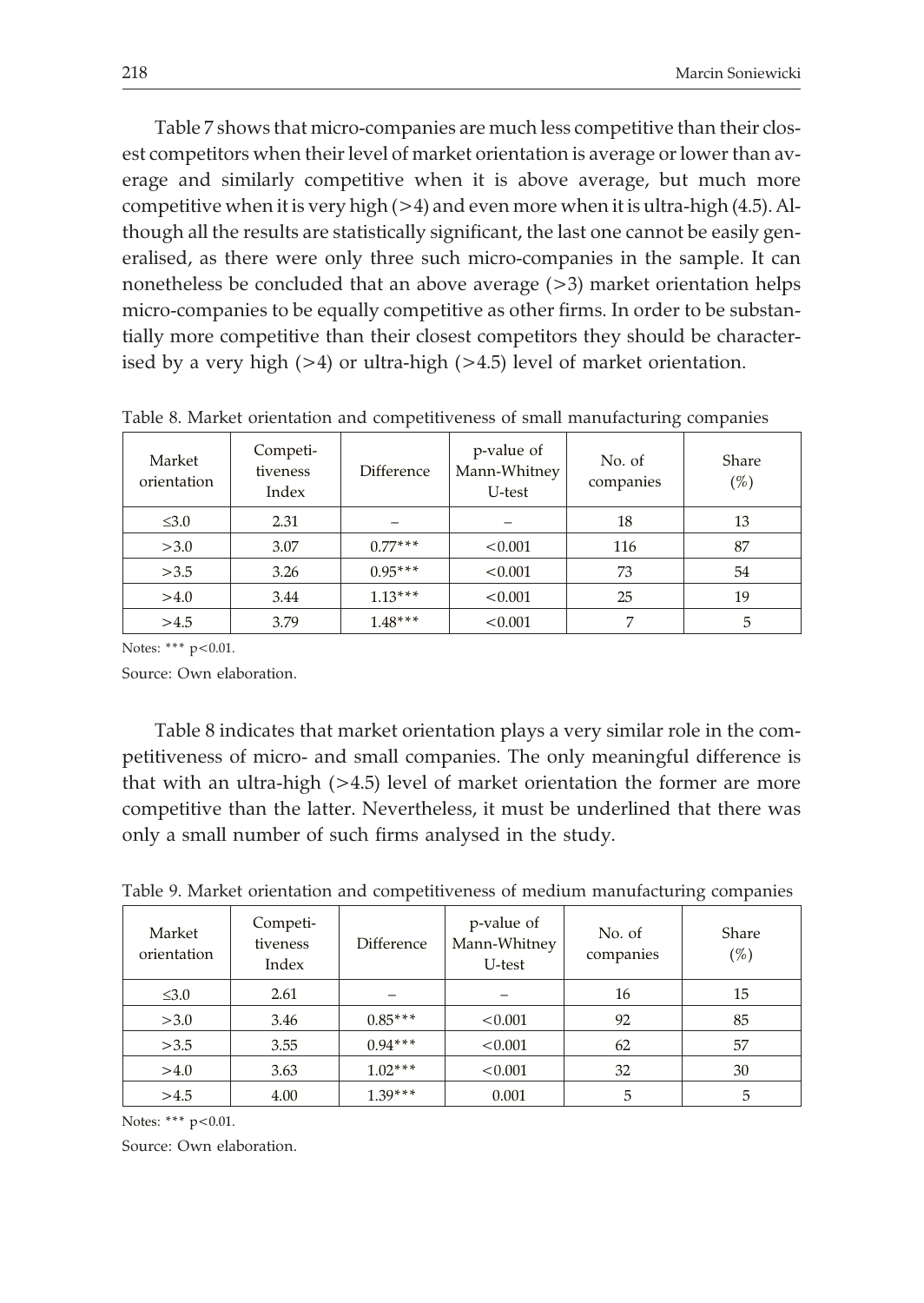Table 9 shows that medium-sized manufacturing companies are already quite competitive  $(3.46)$  with an above-average level of market orientation  $(>3)$ . Their competitiveness increases quite slowly at the next two levels of market orientation (by 0.09 and by 0.08) to then increase considerably (by 0.37) at the ultra-high level  $(>4.5)$ .

| Market<br>orientation | Competi-<br>tiveness<br>Index | Difference | p-value of<br>Mann-Whitney<br>U-test | No. of<br>companies | Share<br>$(\%)$ |
|-----------------------|-------------------------------|------------|--------------------------------------|---------------------|-----------------|
| $\leq 3.0$            | 3.30                          |            |                                      | 5                   | 15              |
| >3.0                  | 3.36                          | 0.06       | 0.851                                | 29                  | 85              |
| >3.5                  | 3.61                          | 0.31       | 0.638                                | 18                  | 53              |
| >4.0                  | 3.81                          | 0.51       | 0.518                                | 9                   | 26              |
| >4.5                  | 4.25                          | 0.95       | 0.381                                | C                   | 6               |

Table 10. Market orientation and competitiveness of large manufacturing companies

Source: Own elaboration.

The results presented in Table 10 reveal that large companies differ from the previously analysed smaller firms operating in the manufacturing industry. However, it must be noted that the differences are not statistically significant, which can result from the fact that it is the smallest group among those analysed in this article, containing only 34 firms.

Despite the fact that the observed differences are not statistically significant, some conclusions can be drawn from the data. First, it must be underlined that large manufacturing companies are, in general, very competitive. This is the only group in which even enterprises with an average or lower than average  $(\leq 3)$  level of market orientation are more competitive than their closest competitors (3.30). Secondly, there is a very small difference (0.06) in competitiveness between companies with average or lower than average and higher than average market orientation. At the higher levels  $(>3.5, >4, >4.5)$ , however, competitiveness increases considerably – ultra-highly market-oriented companies are especially competitive  $(4.25)$ .

## Conclusions

The presented analyses give grounds for a number of conclusions and pieces of practical advice for manufacturing companies, among which the most important is the observation that the rising level of market orientation is practically always accompanied by an increase in competitiveness. The only doubt comes from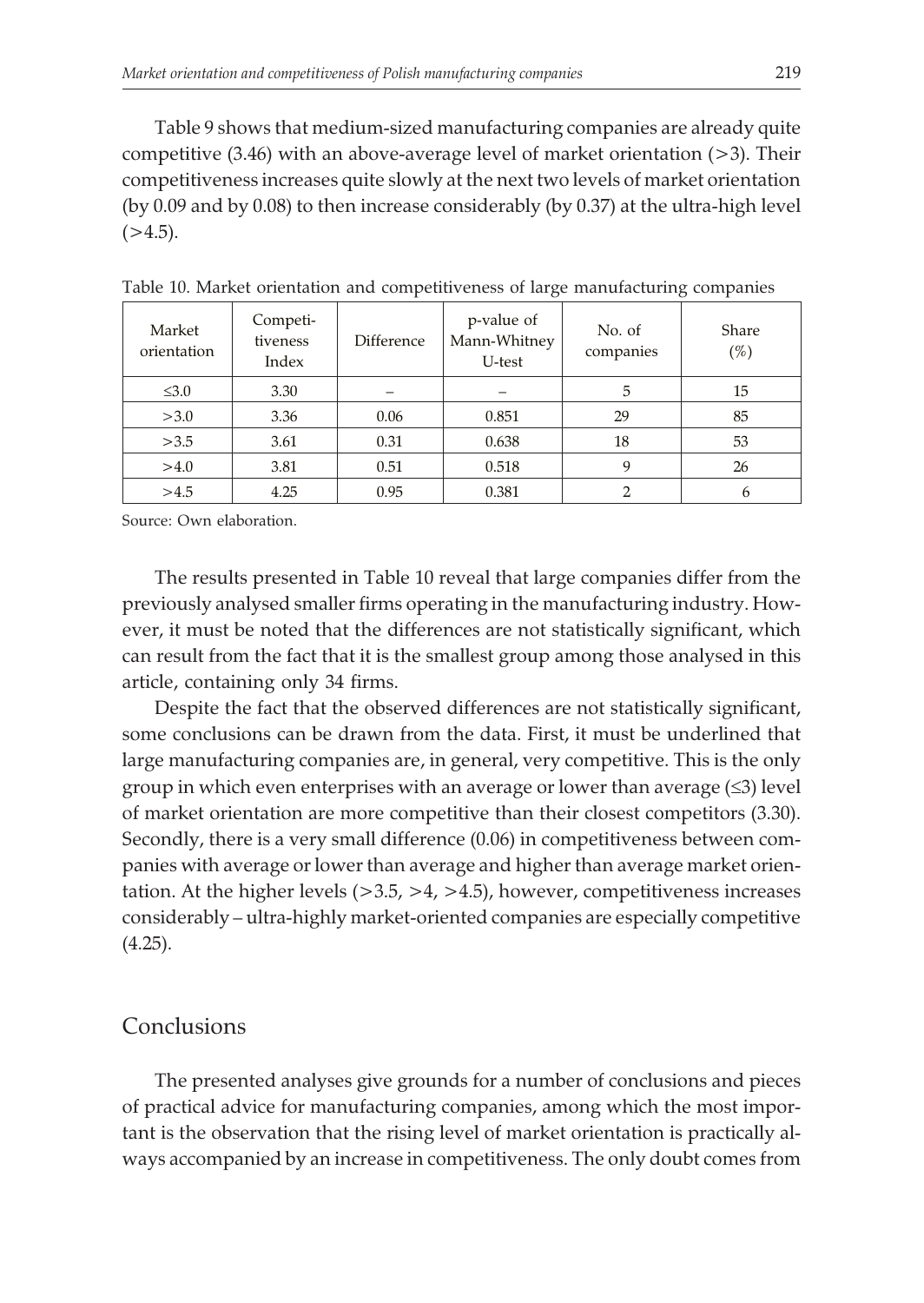large companies and some results for medium-high technology companies that were not statistically significant. No situation has been found in any of the distinguished group in which companies with a higher level of market orientation would be less competitive than those with a lower level of market orientation.

Another finding is that in the great majority of cases, manufacturing companies with an average or lower than average  $(\leq 3)$  level of market orientation are less competitive than their closest competitors. The only exception are large companies.

The results also indicate that an above-average (>3) level of market orientation is quite common among all kinds of manufacturing companies, unlike the highest, ultra-high (>4.5) level. Such highly market-oriented companies constitute a competitive elite (4–10% depending on company type, with the highest share among high technology companies). This shows that it is profitable to increase the level of market orientation as much as possible in order to create a strong competitive advantage. The conducted analyses also show that it is especially profitable for low, medium-low, and high technology companies, as it particularly increases their competitiveness.

An important limitation of the article is the fact that the data on which it is based was gathered quite a long time ago (in 2012 and at the beginning of 2013).

#### Acknowledgements, sources of financing

The paper and the study were financed by the National Science Centre, PRELUDIUM grant no. 2011/03/N/HS4/00429.

#### References

Armstrong G., Kotler P., 2011, *Marketing: An introduction*, Pearson, Upper Saddle River.

- Economist Intelligence Unit, 2011, *The future of manufacturing: An Economist Intelligence Unit research programme sponsored by GE*, http://files.gereports.com/wp-content/uploads/2011/ 10/Economist-intelligence-unit-manufacturingreport10.18.2011-copy.pdf [access: 12.08.2016].
- Farrell M.A., Oczkowski E., 1997, *An analysis of the MKTOR and MARKOR measures of market orientation: An Australian perspective*, Marketing Bulletin, no. 8.
- Fonfara K., 2007, *Typologia zachowań przedsiębiorstw w procesie internacjonalizacji*, Marketing i Rynek, no. 12.
- Fonfara K., 2014, *Marketing partnerski na rynku przedsiêbiorstw*, Polskie Wydawnictwo Ekonomiczne, Warszawa.
- Gaur S.S., Vasudevan H., Gaur A.S., 2011, *Market orientation and manufacturing performance of Indian SMEs: Moderating role of form resources and environmental factors*, European Journal of Marketing, no. 7/8.
- Google Scholar, [n.d.], search phrase 'market orientation', https://scholar.google.pl/scholar?q  $=$  %22market + orientation %22&btnG=&hl = pl&as  $sdt=0$  %2C5 [access: 09.08.2016].